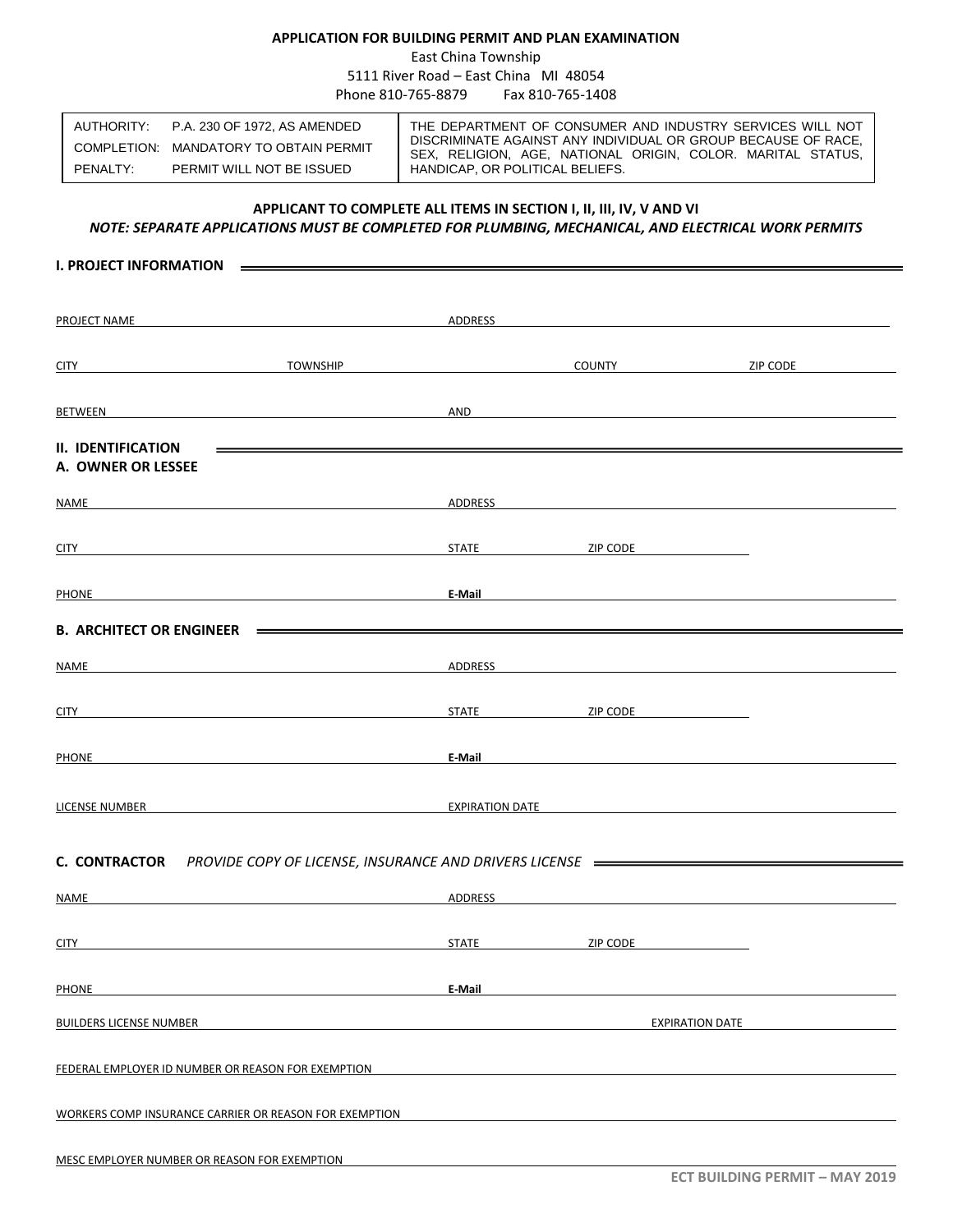| III. TYPE OF IMPROVEMENT AND PLAN REVIEW                                                                                                                                                                                                                                                                                                                                           |                               |                                        |                              |
|------------------------------------------------------------------------------------------------------------------------------------------------------------------------------------------------------------------------------------------------------------------------------------------------------------------------------------------------------------------------------------|-------------------------------|----------------------------------------|------------------------------|
| A. TYPE OF IMPROVEMENT<br>NEW BUILDING<br>ALTERATION                                                                                                                                                                                                                                                                                                                               | <b>DEMOLITION</b>             | <b>FOUNDATION ONLY</b>                 | RELOCATION                   |
| REPAIR<br>ADDITION<br>B. REVIEW(S) TO BE PERFORMED =                                                                                                                                                                                                                                                                                                                               | MOBILE HOME SET-UP            | PRE-MANUFACTURE                        | SPECIAL INSPECTION           |
|                                                                                                                                                                                                                                                                                                                                                                                    |                               |                                        |                              |
|                                                                                                                                                                                                                                                                                                                                                                                    |                               |                                        |                              |
| IV. PROPOSED USE OF BUILDING<br>A. RESIDENTIAL                                                                                                                                                                                                                                                                                                                                     |                               |                                        |                              |
| ONE FAMILY                                                                                                                                                                                                                                                                                                                                                                         | HOTEL. MOTEL # OF UNITS       | DETACHED GARAGE                        |                              |
| TWO OR MORE FAMILY # OF UNITS                                                                                                                                                                                                                                                                                                                                                      | ATTACHED GARAGE               | <b>OTHER</b>                           |                              |
| <b>B. NON-RESIDENTIAL</b>                                                                                                                                                                                                                                                                                                                                                          |                               |                                        |                              |
| AMUSEMENT                                                                                                                                                                                                                                                                                                                                                                          | <b>SERVICE STATION</b>        |                                        | SCHOOL, LIBRARY. EDUCATIONAL |
| CHURCH. RELIGION                                                                                                                                                                                                                                                                                                                                                                   | HOSPITAL, INSTITUTIONAL       | STORE, MERCANTILE                      |                              |
| INDUSTRIAL                                                                                                                                                                                                                                                                                                                                                                         | OFFICE. BANK. PROFESSIONAL    | TANKS, TOWERS                          |                              |
| PARKING GARAGE                                                                                                                                                                                                                                                                                                                                                                     | PUBLIC UTILITY                | <b>OTHER</b>                           |                              |
| NONRESIDENTIAL - DESCRIBE IN DETAIL PROPOSED USE OF BUILDING, E.G. FOOD PROCESSING PLANT, MACHINE SHOP, LAUNDRY<br>BUILDING AT HOSPITAL, ELEMENTARY SCHOOL. SECONDARY SCHOOL, COLLEGE, PAROCHIAL SCHOOL, PARKING GARAGE FOR<br>DEPARTMENT STORE. RENTAL OFFICE BUILDING, OFFICE BUILDING AT INDUSTRIAL PLANT. IF USE OF EXISTING BUILDING IS BEING<br>CHANGED, ENTER PROPOSED USE. |                               |                                        |                              |
|                                                                                                                                                                                                                                                                                                                                                                                    |                               |                                        |                              |
| V. SELECTED-CHARACTERISTICS OF BUILDING<br>A. PRINCIPAL TYPE OF FRAME                                                                                                                                                                                                                                                                                                              |                               |                                        |                              |
| MASONRY, WALL BEARING<br>WOOD FRAME                                                                                                                                                                                                                                                                                                                                                | _____ STRUCTURAL STEEL        | REINFORCED CONCRETE                    | <b>OTHER</b>                 |
| <b>B. PRINCIPAL TYPE OF HEATING FUEL</b>                                                                                                                                                                                                                                                                                                                                           |                               |                                        |                              |
|                                                                                                                                                                                                                                                                                                                                                                                    |                               |                                        |                              |
| $-$ GAS<br>ELECTRICITY<br><b>OIL</b>                                                                                                                                                                                                                                                                                                                                               | $\frac{1}{2}$ COAL            | <b>OTHER</b>                           |                              |
| <b>C. TYPE OF SEWAGE DISPOSAL</b><br>PUBLIC OR PRIVATE COMPANY SEPTIC SYSTEM                                                                                                                                                                                                                                                                                                       |                               |                                        |                              |
| <b>D. TYPE OF WATER SUPPLY</b>                                                                                                                                                                                                                                                                                                                                                     |                               |                                        |                              |
| PUBLIC OR PRIVATE COMPANY COMPANY PRIVATE WELL OR CISTERN                                                                                                                                                                                                                                                                                                                          |                               |                                        |                              |
| E. TYPE OF MECHANICAL $\equiv$                                                                                                                                                                                                                                                                                                                                                     |                               |                                        |                              |
| WILL THERE BE AIR CONDITIONING? YES NO                                                                                                                                                                                                                                                                                                                                             |                               | WILL THERE BE FIRE SUPPRESSION? YES NO |                              |
|                                                                                                                                                                                                                                                                                                                                                                                    | <b>EXISTING</b>               | <b>ALTERATIONS</b><br><b>NEW</b>       |                              |
| NUMBER OF STORIES<br><b>FLOOR AREA:</b>                                                                                                                                                                                                                                                                                                                                            |                               |                                        |                              |
| <b>USE GROUP</b><br><b>BASEMENT</b>                                                                                                                                                                                                                                                                                                                                                |                               |                                        |                              |
| $1ST$ & $2ND$ FLOOR<br>CONST. TYPE                                                                                                                                                                                                                                                                                                                                                 |                               |                                        |                              |
| 3 <sup>RD</sup> -10 <sup>™</sup> FLOOR<br>NO. OF OCCUPANTS                                                                                                                                                                                                                                                                                                                         |                               |                                        |                              |
|                                                                                                                                                                                                                                                                                                                                                                                    |                               |                                        |                              |
| 11 <sup>TH</sup> -ABOVE                                                                                                                                                                                                                                                                                                                                                            |                               |                                        |                              |
| <b>TOTAL AREA</b><br><b>G. NUMBER OF OFF STREET PARKING SPACES</b>                                                                                                                                                                                                                                                                                                                 |                               |                                        |                              |
| $ENCLOSED$ ______________                                                                                                                                                                                                                                                                                                                                                          | OUTDOORS ____________________ |                                        |                              |